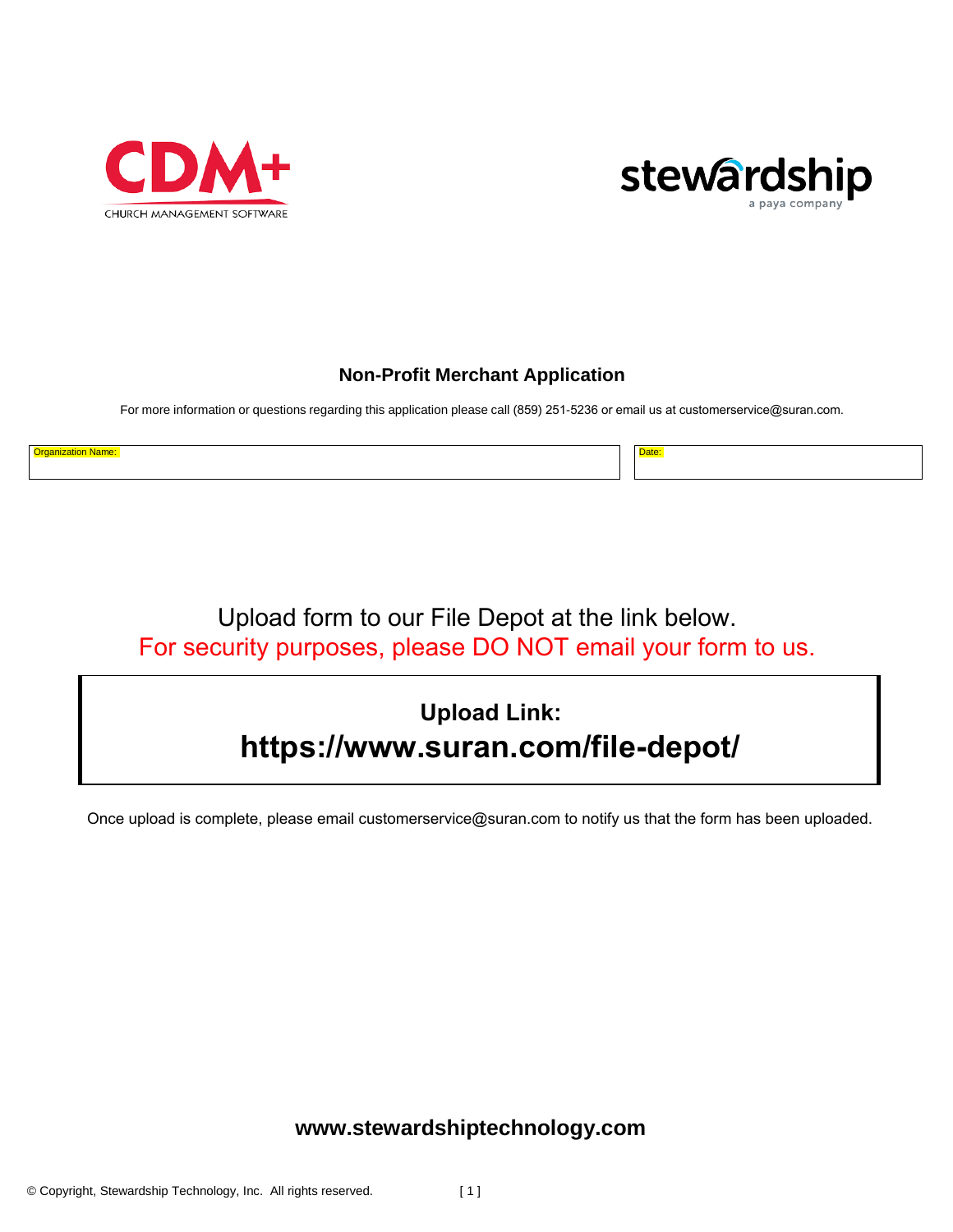

# stewardship

# **Non-Profit Merchant Application**

| ALL PAGES OF THIS APPLICATION MUST BE RETURNED.<br>Donation/Payment Methods Requested (select all that apply)<br>$\triangleright$ ACH (Checking and Savings Accounts)<br>Credit Card (Select all that apply) <b>N</b> Visa<br><b>Organization Information</b><br>Non-Profit<br>Check One:<br>if other please explain:<br><b>Organization Name:</b><br><b>Street Address:</b> | Church                   | <b>I</b> MasterCard<br>Other                              | <b>D</b> iscover            | DBA Name (if different):                                              | American Express<br>DBA Street Address (if different): |                                                  | Upload form to our File Depot at the link below.<br>For security purposes, please DO NOT email<br>your form to us.<br><b>Upload Link</b><br>https://www.suran.com/file-depot/<br>Once upload is complete, please email<br>customerservice@suran.com to notify us that<br>the form has been uploaded.                                                                                                                                                                                                                                                                                                                                                                            |
|------------------------------------------------------------------------------------------------------------------------------------------------------------------------------------------------------------------------------------------------------------------------------------------------------------------------------------------------------------------------------|--------------------------|-----------------------------------------------------------|-----------------------------|-----------------------------------------------------------------------|--------------------------------------------------------|--------------------------------------------------|---------------------------------------------------------------------------------------------------------------------------------------------------------------------------------------------------------------------------------------------------------------------------------------------------------------------------------------------------------------------------------------------------------------------------------------------------------------------------------------------------------------------------------------------------------------------------------------------------------------------------------------------------------------------------------|
| Street Address Line 2:<br>City:                                                                                                                                                                                                                                                                                                                                              |                          |                                                           |                             | DBA Street Address Line 2 (if different):<br>DBA City (if different): |                                                        |                                                  |                                                                                                                                                                                                                                                                                                                                                                                                                                                                                                                                                                                                                                                                                 |
| State:                                                                                                                                                                                                                                                                                                                                                                       |                          | Zip:                                                      |                             |                                                                       | DBA State (if different):                              |                                                  | DBA Zip (if different):                                                                                                                                                                                                                                                                                                                                                                                                                                                                                                                                                                                                                                                         |
| <b>Organization Phone Number:</b>                                                                                                                                                                                                                                                                                                                                            | Organization Fax Number: |                                                           | <b>Organization Website</b> |                                                                       |                                                        |                                                  | <b>Federal Tax ID Number:</b>                                                                                                                                                                                                                                                                                                                                                                                                                                                                                                                                                                                                                                                   |
| <b>Contact Name:</b>                                                                                                                                                                                                                                                                                                                                                         |                          | <b>Contact Email Address:</b>                             |                             |                                                                       |                                                        |                                                  | <b>Contact Phone Number:</b>                                                                                                                                                                                                                                                                                                                                                                                                                                                                                                                                                                                                                                                    |
| Denomination (if applicable):                                                                                                                                                                                                                                                                                                                                                |                          |                                                           | Year Founded:               |                                                                       |                                                        | State In Which The Organization Is Incorporated: |                                                                                                                                                                                                                                                                                                                                                                                                                                                                                                                                                                                                                                                                                 |
| Does this Organization Currently Accept Credit Cards or Process ACH Transactions:<br>$\Box$ No<br>  Yes                                                                                                                                                                                                                                                                      |                          |                                                           | $\Box$ No                   | $\Box$ Yes                                                            |                                                        |                                                  | Has this Organization Or The Principals Ever Been Terminated From Accepting Credit Card Or ACH Transactions:                                                                                                                                                                                                                                                                                                                                                                                                                                                                                                                                                                    |
| Principal 1 (Pastor, President, Founder, Executive Director, Etc.)<br>us to identify you. We may also ask to see your driver's license or other identifying documents.<br>Name:                                                                                                                                                                                              |                          | Title:                                                    |                             |                                                                       | <b>Email Address:</b>                                  |                                                  | USA Patriot Act: To help the government fight the funding of terrorism and money laundering activities, Federal law requires that we obtain, verify and record<br>information that identifies each person who opens an account. Therefore, we may ask for your name, address, date of birth and other information that allows                                                                                                                                                                                                                                                                                                                                                   |
| <b>Residence Street Address:</b>                                                                                                                                                                                                                                                                                                                                             |                          |                                                           |                             | City:                                                                 |                                                        | State:                                           | Zip:                                                                                                                                                                                                                                                                                                                                                                                                                                                                                                                                                                                                                                                                            |
| Telephone:                                                                                                                                                                                                                                                                                                                                                                   | Date of Birth            | <b>Social Security Number: (Last 4 Digits)</b><br>XXX-XX- |                             |                                                                       | Driver's License Number:                               |                                                  | <b>Driver's License State of Issuance:</b>                                                                                                                                                                                                                                                                                                                                                                                                                                                                                                                                                                                                                                      |
| Principal 2 (Please complete all fields if applicable)                                                                                                                                                                                                                                                                                                                       |                          |                                                           |                             |                                                                       | Email Address:                                         |                                                  |                                                                                                                                                                                                                                                                                                                                                                                                                                                                                                                                                                                                                                                                                 |
| Name:                                                                                                                                                                                                                                                                                                                                                                        |                          | Title:                                                    |                             |                                                                       |                                                        |                                                  |                                                                                                                                                                                                                                                                                                                                                                                                                                                                                                                                                                                                                                                                                 |
| <b>Residence Street Address:</b>                                                                                                                                                                                                                                                                                                                                             |                          |                                                           |                             | City:                                                                 |                                                        | State:                                           | Zip:                                                                                                                                                                                                                                                                                                                                                                                                                                                                                                                                                                                                                                                                            |
| Telephone:                                                                                                                                                                                                                                                                                                                                                                   | Date of Birth            | Social Security Number: (Last 4 Digits)<br>XXX-XX-        |                             |                                                                       | Driver's License Number:                               |                                                  | Driver's License State of Issuance:                                                                                                                                                                                                                                                                                                                                                                                                                                                                                                                                                                                                                                             |
| Settlement Account Information (account from which funds will be credited and/or debited)                                                                                                                                                                                                                                                                                    |                          |                                                           |                             |                                                                       |                                                        |                                                  |                                                                                                                                                                                                                                                                                                                                                                                                                                                                                                                                                                                                                                                                                 |
| <b>Bank Name:</b>                                                                                                                                                                                                                                                                                                                                                            |                          |                                                           |                             |                                                                       | <b>Transit Routing Number:</b>                         |                                                  | <b>Account Number:</b>                                                                                                                                                                                                                                                                                                                                                                                                                                                                                                                                                                                                                                                          |
| Stewardship Technology, Inc. to credit the account listed for transactions received for above listed organization. If a payment is returned unpaid I understand and authorize the item plus \$25.00<br>processing fee to be electronically debited from the above listed Settlement Account.                                                                                 |                          |                                                           |                             |                                                                       |                                                        |                                                  | Authorization: As a duly authorized representative for the applicant named herein, I authorize Stewardship Technology, Inc. to debit the account listed for the one time, monthly and per item fees listed on Exhibit A -<br>Fee Schedule. I understand and agree that one-time fees will be charged immediately after the application is approved and that monthly fees will be debited on or about the first banking business day of each month<br>of the services being rendered. I also understand that fees caused by transaction activity will be debited on or about the next business day after the transaction is received by Stewardship Technology, Inc. I authorize |
| <b>Signature:</b>                                                                                                                                                                                                                                                                                                                                                            |                          |                                                           |                             |                                                                       |                                                        | Date:                                            |                                                                                                                                                                                                                                                                                                                                                                                                                                                                                                                                                                                                                                                                                 |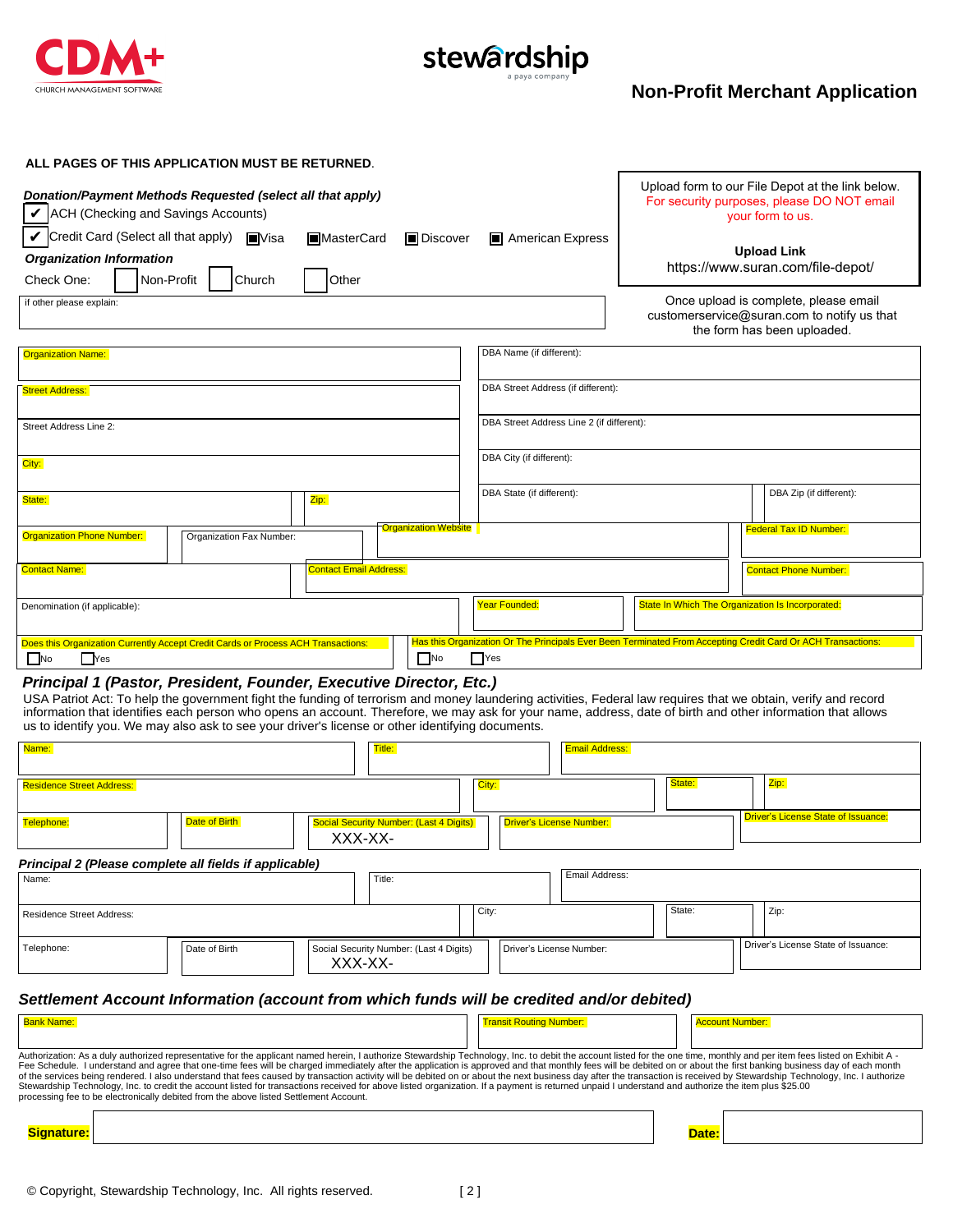### *TERMS AND CONDITIONS*

This Non-Profit Merchant Agreement ("Agreement") is a contract between you ("Non-Profit") and Stewardship Technology, Inc. and applies to your use of the Merchant Services and any related products and services available through Stewardship Technology or its value-added partners (collectively the "Service"). You must accept the terms and conditions contained in this Agreement which includes those terms and conditions expressly set out below, before you may use the Services. By accepting this Agreement, you also agree that your use of the Services will be governed by the terms and conditions posted on the Stewardship Technologywebsite.

We may amend this Agreement at any time by posting the amended terms on our site. Except as stated below, all amended terms shall be effective 30 days after they are initially posted on our site. You may review the current Agreement prior to initiating a transaction at any time at our User Agreement page.

In this Agreement, "you" or "your" means any person or entity using the Service ("Users"). Unless otherwise stated, "Services," "we" or "our" will refer collectively to Stewardship Technology, Inc. A Destination Account is defined as the bank or credit card account to which funds will be credited to. This can be either the Non-Profit owned Settlement Bank Account or the bank or credit card account owned by either the donor or payer.

This Agreement was last modified on December 1, 2015.

#### 1. **Eligibility**.

**1.1 Eligibility.** In order to use the Service, you must register for a Non-Profit Merchant Account. An organization may hold more than one Non-Profit Merchant Account. Without limiting the foregoing, our Service is not available to minors (under 18). persons who are suspended from our Service, or to persons who present an unacceptable level of credit risk. Organizations must be incorporated in the United States, be in good standing in the state in which they are incorporated, be declared a non-profit by the IRS, and meet the eligibility requirements set forth by Federal and Stateregulations.

**1.2 Loss of Eligibility.** If the organization for which an Account has been established is legally dissolved, becomes inactive, is not in good standing in the state in which it is incorporated, or loses its Non-Profit status, the Account will be terminated in accordance to the terms of this Agreement.

#### **2. The Legal Relationship between You and Stewardship Technology.**

**2.1 Agency Relationship**. Stewardship Technology acts as a facilitator to help you accept donations and/or payments from and make donation and/or payments to third parties. We act as your agent based upon your direction and your requests to use our Services that require us to perform tasks on your behalf. Stewardship Technology will at all times hold your funds separate from its corporate funds, will not use your funds for its operating expenses or any other corporate purposes, and will not voluntarily make funds available to its creditors in the event of bankruptcy or for any other purpose. You acknowledge that (i) Stewardship Technology is not a bank and the Service is a donation and payment processing service rather than a banking service, and (ii) Stewardship Technology is not acting as a trustee, fiduciary or escrow with respect to your funds, but is acting only as an agent and custodian. You agree that you will not receive interest or other earnings on the funds that Stewardship Technology handles as your agent. Stewardship Technology may receive interest on those funds and/or a reduction in fees or expenses charged for banking services by the banks that hold yourfunds.

By electing to send and/or receive donation or payments through the Service, you appoint Stewardship Technology as your agent to obtain the funds on your behalf and to transfer the funds to the Settlement Bank Account that you designate, subject to the terms and restrictions of this Agreement. Stewardship terms and restrictions of this Agreement. Technology will initiate transactions per the instructions of the account owner by debiting or crediting a bank or credit card account of the account owner. You remain the owner of those funds while said funds are in the custody of Stewardship Technology. We hold funds as your agent until the funds are transferred to the Destination Account at the end of the holding period or you initiate a cancellation of the transaction during the holding period. After those funds are transferred to the destination account, all requests for refund or reversals must be made directly to the Non-Profit. You agree to comply with all reasonable requests for refund made by the donor/payer.

By receiving funds through the Service, you appoint Stewardship Technology as your agent to cause the funds to be deposited on your behalf in the Pooled Accounts until the completion of the banking business day hold period. Upon completion of the hold period you appoint Stewardship Technology as your agent to

Account.

**2.2 Identity Authentication**. We use many techniques to verify your identity. You authorize Stewardship Technology, directly or through third parties, to make any inquiries we consider necessary to validate any and all information contained in this Agreement. This may include ordering a credit report and performing other credit checks or verifying the information you provide against third party databases. However, because user verification on the Internet is difficult, Stewardship Technology cannot and does not guarantee any individuals identity.

**2.3 Release**. In the event that you have a dispute with one or more Donors or Payers, you release Stewardship Technology (and our officers, directors, agents, subsidiaries, joint ventures, resellers, value added resellers and employees) from any and all claims, demands and damages (actual and consequential) of every kind and nature arising out of or in any way connected with such disputes. If you are a California resident, you waive California Civil Code §1542, which says: "A general release does not extend to claims which the creditor does not know or suspect to exist in his favor at the time of executing the release, which if not known by him must have materially affected his settlement with the debtor."

**2.4 No Warranty**. WE, OUR EMPLOYEES AND OUR SUPPLIERS PROVIDE OUR SERVICES "AS IS" AND WITHOUT ANY WARRANTY OR CONDITION, EXPRESS, IMPLIED OR STATUTORY. WE, OUR EMPLOYEES AND OUR SUPPLIERS SPECIFICALLY DISCLAIM ANY IMPLIED WARRANTIES OF TITLE, MERCHANTABILITY, FITNESS FOR PARTICULAR PURPOSE AND NON-INFRINGEMENT. Stewardship Technology shall make reasonable efforts to ensure that requests for electronic debits and credits involving bank accounts, credit cards, and check issuances are processed in a timely manner but we make no representations or warranties regarding the amount of time needed to complete processing because our Service is largely dependent upon many factors outside of our control, such as delays in the banking system. Some states do not allow the disclaimer of implied warranties, so the foregoing disclaimer may not apply to you. This warranty gives you specific legal rights and you may also have other legal rights that vary from state to state.

**2.5 Limitation of Liability**. IN NO EVENT SHALL WE, OUR EMPLOYEES OR OUR SUPPLIERS BE LIABLE FOR LOST PROFITS OR ANY SPECIAL, INCIDENTAL OR CONSEQUENTIAL DAMAGES ARISING OUT OF OR IN CONNECTION WITH OUR WEB SITE, OUR SERVICE, VALUE ADDED RESELLERS, OUR APPLICATION PROGRAMMING INTERFACE (API), OR THIS AGREEMENT (HOWEVER ARISING, INCLUDING NEGLIGENCE). Some states do not allow the exclusion or limitation of incidental or consequential damages, so the above limitation or exclusion may not apply to you. OUR LIABILITY, AND THE LIABILITY OF EMPLOYEES AND SUPPLIERS, TO YOU OR ANY THIRD PARTIES IN ANY CIRCUMSTANCE IS LIMITED TO THE ACTUAL AMOUNT OF DIRECT DAMAGES.

**2.6 Indemnification**. You agree to indemnify and hold Stewardship Technology, affiliates, officers, directors and employees, resellers, and value-added resellers harmless from any claim or demand (including attorneys' fees) made or incurred by any third party due to or arising out of your breach of this Agreement or the documents it incorporates by reference, or your violation of any law or the rights of a third party relating to your use of the Service.

**2.7 Liability for Violations of the Acceptable Use Policy**. If you engage in the prohibited behavior as defined in sections

4.10 and 5.2. or violate the Acceptable Use Policy, Stewardship Technology will terminate your account.

You and Stewardship Technology agree that the damages that Stewardship Technology may sustain as a result of the behavior outlined above will be substantial, including (without limitation) fines and other related expenses from its payment processors and service providers, but may be extremely difficult and impracticable to ascertain. In the event that you engage in such activities, Stewardship Technology may take legal action against you to recover losses.

You further understand that, if you use the Service in a manner that violates this Agreement or the Acceptable Use Policy, Stewardship Technology may incur substantial liability and/or suffer significant damages, including (without limitation) fines and other related expenses from its payment processors and service providers. By selling goods or services (including access to content) in contravention of the Acceptable Use Policy or the Restricted Activities, you acknowledge liability to Stewardship Technology for any and all damages suffered by Stewardship Technology. Without limiting the foregoing, you agree to reimburse Stewardship Technology for any and all costs, expenses, and fines levied on Stewardship Technology by its

cause the funds to be credited to the defined Destination payment processors and/or service providers as a result of your activities.

> You agree that, if either you or Stewardship Technology commences litigation or arbitration in connection with this section, the prevailing party is entitled to recover reasonable attorneys' fees and any other costs incurred in such proceeding in addition to any other relief to which the prevailing party may be entitled.

> 3. **Fees**. All fees are set forth in the Fee Schedule (see Exhibit A) supplied to the Non-Profit. All fees will be assessed in U.S. dollars. To be eligible for an account, you must be legally permitted to enter into this agreement and hold a valid United States bank account.

#### 4. **Receiving Donations or Payment**.

**4.1 ACH and Credit Card Funded Payments**. The only accounts that can receive Automated Clearing House (ACH) and credit card funded donations or payments are Non-Profit accounts. **By accepting an ACH or credit card donation or payment, you agree that you are responsible for the payment if it is reversed.** If such reversal occurs on an ACH or credit card funded donation or payment made to your account during the hold period, we will cancel the transfer of the funds to your settlement account. If such reversal occurs on an ACH or credit card funded payment or donation made after the transfer of the funds to your settlement account, we will reverse the transfer and debit your settlement account to pay for the reversal of the transaction. If there are insufficient funds in your settlement account, you agree to reimburse Stewardship Technology through othermeans.

**4.2 Removal of Expired Cards**. We may notify your Donors/Payers in the event that their credit cards will soon or has expired. Any scheduled donations or payments shall be canceled in the event that a credit card expires or is deleted from our Service.

**4.3 ACH Reversals and Credit Card Charge Backs**. Initiating an ACH Reversal or a Credit Card Charge Back may result in the inactivation of that bank account or credit card. A Charge Back or Return Fee shall be debited from the Non-Profits bank account as a result of an ACH Reversal or a Credit Card Charge Back.

**4.4 Returned Entries** Stewardship Technology will apply returned Entries to your account when they are received. All returns will be processed and available through the Web software or by other means as agreed to by the Stewardship Technology and the Non-Profit. A Return Fee shall be debited from the Non-Profits bank account as a result of an ACH Return.

**4.5 Refused Payments**. When a donation or a payment is sent to a Non-Profit through our Service, if the funds are not accepted or we are unable to complete the transfer to the Non-Profit within 30 days after the donation or payment was sent, then the funds will be returned to the sender via a credit to the account used to make the original donation or payment. If we are unable to credit the original account a check will be issued and sent to the address onrecord.

#### **4.6 Obtaining Authorizations**.

(a) Paper Authorization Form Entries: You will obtain a signature authorization from a Customer/Accountholder prior to asking us to process anEntry.

(b) Return Item Entries: You will obtain a signature authorization prior to asking us to charge the Customer the state's allowable fee for NSFchecks.

(c) Record Retention: You will comply with STEWARDSHIP TECHNOLOGY's requests for record retention and signature authorization. You grant to us or our designee the right to audit these authorizations and your record retention compliance, at your expense. You shall retain Paper Authorization Forms for seven years from the date of the transaction. At the request of Stewardship Technology, you shall provide such information to Stewardship Technology within five (5) days of receipt of a request. Failure to meet such time frame or non-delivery of any item or delivery of an illegible copy of an item requested by an Issuer shall constitute a waiver by the Non-Profit of any claims and may result in an irrevocable Returns or Chargeback for the full amount of the Transaction.

**4.7 Representations**. Non-Profit represents and warrants with respect to all entries process on its behalf that: (a) EACH donor/payer has authorized the debiting and/or crediting of his/her, (b) EACH entry is for an amount agreed to by the donor/payer, (c) EACH entry is in accordance with the rules of Stewardship Technology, PCI and NACHA, and properly authorized in all other respects. You agree to defend, indemnify, and hold Stewardship Technology and all its agents harmless for any losses, liabilities, costs or expenses we incur as a result of any breach of these representations and warranties. You shall cease initiating Entries immediately upon receiving actual or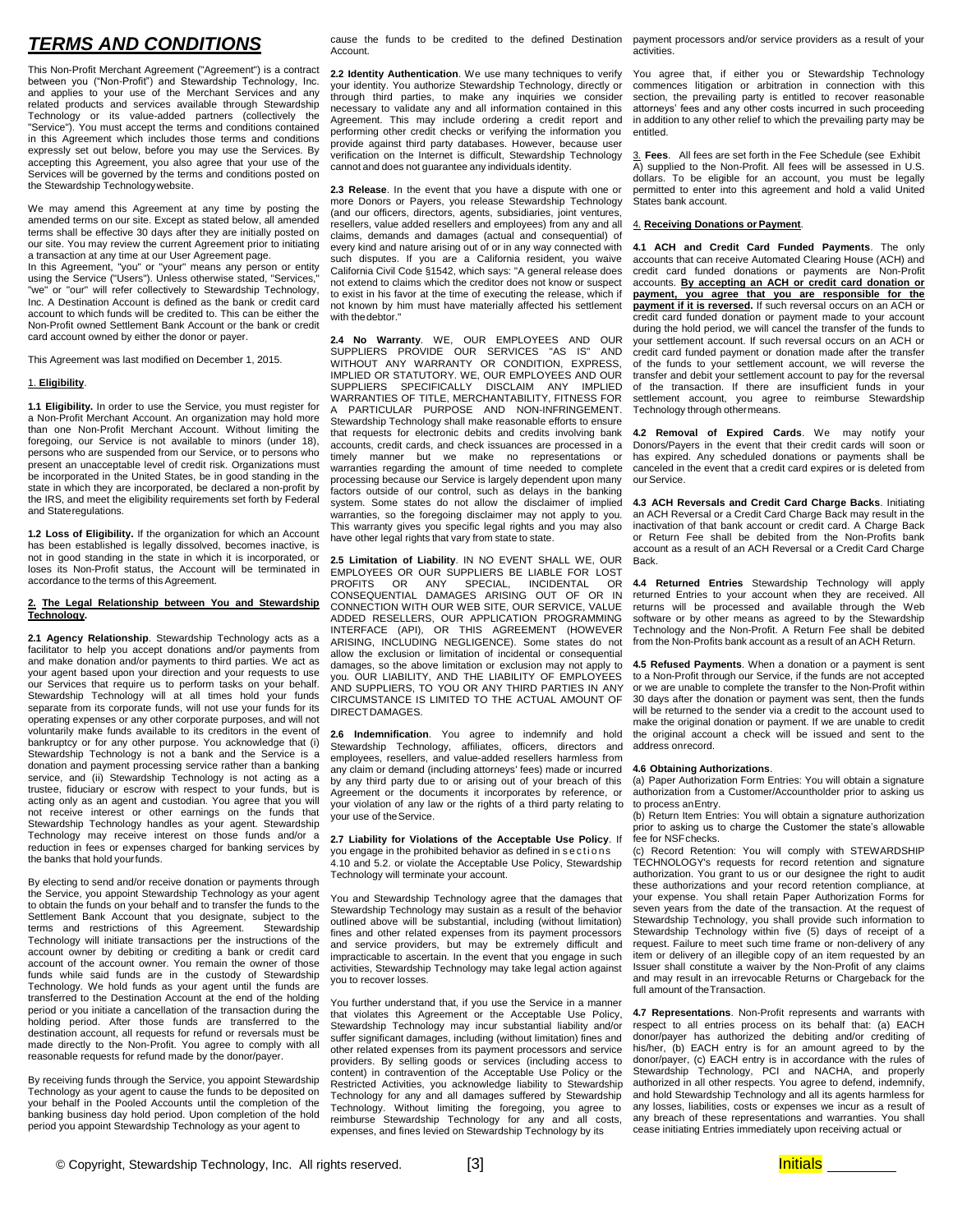constructive notice of the termination or revocation by the Receiver of authority.

**4.8 Regulatory Compliance**. You will use its best efforts, & bears the final responsibility to ensure that your policies and procedures meet the requirements of all applicable Rules and Regulations pertaining to ACH and Credit Card Transactions of any kind. Stewardship Technology is very concerned that you remain compliant to the rules and regulations regarding ACH Transactions. You are encouraged to consult your counsel regarding compliance of authorization and payment procedures whenever there is any doubt about compliance. It is understood that Stewardship Technology is solely a Data Processor and therein not required to be licensed by any Federal, State or Local government. Stewardship Technology must and will comply with all rules and regulations governing ACH transactions and Credit CardTransactions.

**4.9 Originating Transactions**. Stewardship Technology will use the information provided by you or your donors/payers to originate entries through the ACH network or to process credit card transactions. You understand that Stewardship Technology may reject Entries for any reason permitted or required in the Rules and Regulation. You also understand that an Entry may be rejected by Stewardship Technology or its origination may be delayed if the Entry would cause Stewardship Technology to knowingly violate any Federal Reserve or other regulatory risk control program or any law or regulation. At your request, Stewardship Technology will make reasonable efforts to reverse or delete an Entry, but Stewardship Technology will have no responsibility for the failure of Stewardship Technology or any other person or entity to comply with your request. All requests MUST be in writing and emailed, faxed, delivered or mailed to StewardshipTechnology.

**4.10 Prohibited Credit Card Transactions**. You shall not do any of the following with respect to any Transaction:

(a) Impose a surcharge on a Cardholder who elects to use a Card in lieu of payment by cash, check or other mode of payment;

(b) Charge a Cardholder more than the amount the Cardholder would pay if payment were made by cash or check;

(c) Establish a minimum or maximum dollar Transaction amount; (d) Obtain multiple Authorizations for amounts less than the total

saleamount; (e) Obtain Authorization for purposes of setting aside Cardholder's credit line for use in future sales;

(f) Extend credit for or defer the time of payment of the total cash price in anyTransaction;

(g) Honor a Card except in a Transaction where a total cash price is due andpayable;

(h) Make any special charge to or extract any special agreement or security from any Cardholder in connection with any Transaction;

(i) Transmit or accept for payment any Transaction that was not originated directly between you and a Cardholder;

(j)Honor or accept a Card as payment for any legal services or expenses arising out of or related to: (i) the defense of any crime other than a traffic violation; (ii) any domestic relations matter where such services or expenses are furnished to a person whose name is not embossed on a Card; or (iii) any bankruptcy, insolvency, compromise, composition or other process affecting Cardholder'screditors;

(k) Use a Non-Profit Owned Card, or one to which the Non-Profit has access, to process a Transaction for the purpose of obtaining credit for Non-Profits own benefit;

(l) Redeposit a previously charged Transaction, regardless of whether the Cardholderconsents;

(m) Initiate a Transaction credit without a balance in the Operating Account equal to the credit;

(n) Use the equipment or any data received thereon for any other purpose other than for determining whether or not Non-Profit should accept checks or Cards in connection with a current sale or lease of goods orservices;

(o) Use the equipment or any data received thereon for credit inquiry purposes or any other purpose not authorized by this Agreement;

(p) Draw or convey any inference concerning a person's creditworthiness, credit standing, credit capacity, character, general reputation, personal characteristics or mode of living when any Card or check is processed as non-accepted;

(q) Disclose any information obtained through the equipment to any person except for necessary disclosures to affected Cardholders, Bank and/or the Issuer;

(r) Add any tax to Transactions unless applicable law expressly requires that Non-Profit be permitted to impose a tax. Any tax, if allowed, must be included in the Transaction amount and not collectedseparately;

(s) Disburse funds in the form of travelers cheques, if the sole purpose is to allow the Cardholder to make a cash purchase of goods or services from Non-Profit;

(t) Disburse funds in the form of cash;

 $(u)$  Accept a Card to collect or refinance an existing  $d e b t$ ;

(v) Issue a transaction credit in respect of goods or services acquired in a cash transaction which are returned; or

(w) Make any cash refund to a Cardholder who has made a purchase with a Card. All transaction credits will be issued to the same Card account number as the sale.

**4.11 Recovery of Credit Cards**. You will use your best efforts to reasonably and peaceably recover and retain any Card for which you receive notification of cancellation, restrictions, theft or counterfeiting. This notice may be given: (i) electronically through the equipment; (ii) by the Authorization Center through any means; or (iii) by listing on any canceled Card or restricted Card list. You shall also take reasonable steps to recover a Card which it has reasonable grounds to believe is counterfeit, fraudulent orstolen.

**4.12 Customer Complaints.** You shall respond promptly to inquiries from donors/payers and shall resolve any disputes amicably. If unresolved disputes occur with a frequency unacceptable to Stewardship Technology, Stewardship Technology may terminate this Agreement. Stewardship Technology reserves the right to charge you reasonable fees and reimbursement on account of excessive Bank Account Holder or Cardholder inquiries, refunds, Charge Backs or NSF Returns. You agree to maintain the following information in writing with respect to each claim or defense asserted by a donor/payer for which you have received notice:

(a) The Cardholder'sname; (b) The Card accountnumber;

(c) The date and time the Cardholder asserted the claim or defense;

(d) The nature of the claim or defense;and

(e) The action that you took in an attempt to resolve the dispute. Upon request, you shall furnish Stewardship Technology with this information in writing within 10 days.

**4.13 Tax Receipts**. You agree to indemnify and hold Stewardship Technology, affiliates, officers, directors and employees harmless from any claim or demand (including attorneys' fees) made or incurred by any third party due to or arising out of your misuse or errors in tax receipts obtained from the service. Stewardship Technology makes every effort to ensure all Non-Profits are registered 501(c)3 charities but we make no actual or implied guarantee that donations will be deductible on federal tax return. Any questions regarding the federal tax code and the ability for your donors to deduct donations made to you should be directed to the IRS or your tax advisor.

#### **5. Your Information and Restricted Activities.**

**5.1 Definition**. "Your Information" is defined as any information you provide to us, donation or payment process or other features of our Service. You are solely responsible for Your Information.

**5.2 Restricted Activities**. Your Information and your activities (including your donation or payments and receipt of donation) through our Service shall not: (a) be false, inaccurate or misleading; (b) be fraudulent; (c) consist of providing yourself a cash advance from your credit card (or helping others to do so), (d) be related in any way to gambling and/or gaming activities, including but not limited to payment or the acceptance of payments for wagers, gambling debts or gambling winnings, regardless of the location or type of gambling activity (including online and offline casinos, sports wagering and office pools); (e)violate Services Acceptable Use Policy; (f) infringe on any third party's copyright, patent, trademark, trade secret or other property rights or rights of publicity or privacy; (g) violate any law, statute, ordinance, contract or regulation (including, but not limited to, those governing financial services, consumer protection, unfair competition, anti-discrimination, or false advertising); (h) be defamatory, trade libelous, unlawfully threatening or unlawfully harassing; (i) be obscene or contain pornography of any type; (j) contain any viruses, Trojan horses, worms, time bombs cancelbots, easter eggs or other computer programming routines that may damage, detrimentally interfere with, surreptitiously intercept or expropriate any system, data or other personal information; or (k) create liability for us or cause us to lose (in whole or in part) the services of our ISP's or other suppliers. (l) Using the Service in violation to PCI or NACHA rule, regulation, or standard. (m) Using the Service to receive payments for any sexually oriented or obscene materials or services. (n) Using the Service to receive payments for any narcotics, other controlled substances, steroids or prescription drugs.

If you use, or attempt to use the Service for purposes other than sending and receiving donations or payments and managing your account, including but not limited to tampering, hacking, modifying or otherwise corrupting the security or functionality of Service, your account will be terminated, and you will be subject to damages and other penalties, including criminal prosecution where available.

**5.3 License**. Solely to enable Stewardship Technology to use the information you supply, so we are not violating any rights you might have in that information, you agree to grant us a non-

exclusive, worldwide, royalty-free, perpetual, irrevocable, sublicensable (through multiple tiers) right to exercise the copyright, publicity, and database rights (but no other rights) you have in Your Information, in any media now known or not currently known, with respect to Your Information. Stewardship Technology will use and protect Your Information in accordance with our Privacy Policy.

**5.4 Trademarks**. stewardshiptechnology.com, Stewardship Technology, egsnetwork.com, EGS Network, and all related logos, products and services described in this website are either trademarks or registered trademarks of Stewardship Technology, Inc., Independent Sales Originations, Resellers, or its licensors, and (aside from the circumstances described below) may not be copied, imitated or used, in whole or in part, without the prior written permission of Stewardship Technology. In addition, all page headers, custom graphics, button icons, and scripts are service marks, trademarks, and/or trade dress of the Service and may not be copied, imitated, or used, in whole or in part, without the prior written permission of Stewardship Technology.

Notwithstanding the above, HTML logos provided by Stewardship Technology Website Donation features, or API, may be used without prior written consent for the purpose of directing web traffic to the Service. These Logos may not be altered, modified, or changed in any way, or used in a manner that is disparaging to Stewardship Technology or the Service. Logos may not be displayed in any manner that implies sponsorship or endorsement by Stewardship Technology. The Service is a donation and payment service, and no partnership, joint venture, employee-employer or franchiser-franchisee relationship is intended or created by this Agreement.

6. **Access and Interference**. Our web site contains robot exclusion headers and you agree that you will not use any robot, spider, other automatic device, or manual process to monitor or copy our web pages or the content contained herein without our prior expressed written permission. You agree that you will not use any device, software or routine to bypass our robot exclusion headers, or to interfere or attempt to interfere with the proper working of the Service or any activities conducted on our site. You agree that you will not take any action that imposes an unreasonable or disproportionately large load on our infrastructure. Much of the information on our site is proprietary or is licensed to Stewardship Technology by our users or third parties. You agree that you will not copy, reproduce, alter, modify, create derivative works, publicly display or frame any content (except for Your Information) from our web site without the prior expressed written permission of Stewardship Technology or the appropriate third party. If you use, or attempt to use the Service for purposes other than sending and receiving donations or payments and managing your account, including but not limited to tampering, hacking, modifying or otherwise corrupting the security or functionality of Service, your account will be terminated, and you will be subject to damages and other penalties, including criminal prosecution where available.

7. **Privacy and Security**. We do not sell or rent your personal information to third parties for any purpose. We only use Your Information as described in the Privacy Policy. The protection of your privacy is very important to us. We understand clearly that you and Your Information are one of our most important assets. We store and process Your Information on computers located in the United States that are protected by physical as well as technological security devices. You should only log in to your account on a page which begins with https://www.egsnetwork.com/ or a page that you trust. All of our pages begin with https://www.egsnetwork.com/ and therefore you should not use any other site that does not begin as such. We use third parties to verify and certify our privacy principals. Our current Privacy Policy is available at<br>https://www.egsnetwork.com. If you object to your information being transferred or used in this way, please do not use our Services.

#### **8. Terms**

**8.1 Terms** This Agreement shall become effective when all parties sign this Application form to which this Agreement is attached and, unless sooner terminated, shall remain in effect for a term of (3) year. This Agreement shall renew automatically for successive terms of one (1) year each, unless any party provides written notice of termination to the other parties at least 30 days prior to the end of the then-current term.

**8.2 Termination or Closing Your Account**. Stewardship Technology may terminate this Agreement upon at least 30 days' prior written notice to the Non-Profit. In addition, Stewardship Technology may terminate this Agreement without notice to Non-Profit if the Non-Profit is found to be in violation of any term in this agreement. Any such notice of termination by Bank is effective upon mailing. You may close your account at the end of the Term by contacting Stewardship Technology at least 30 days prior to the end of the then-current term. Upon closure of an account, any pending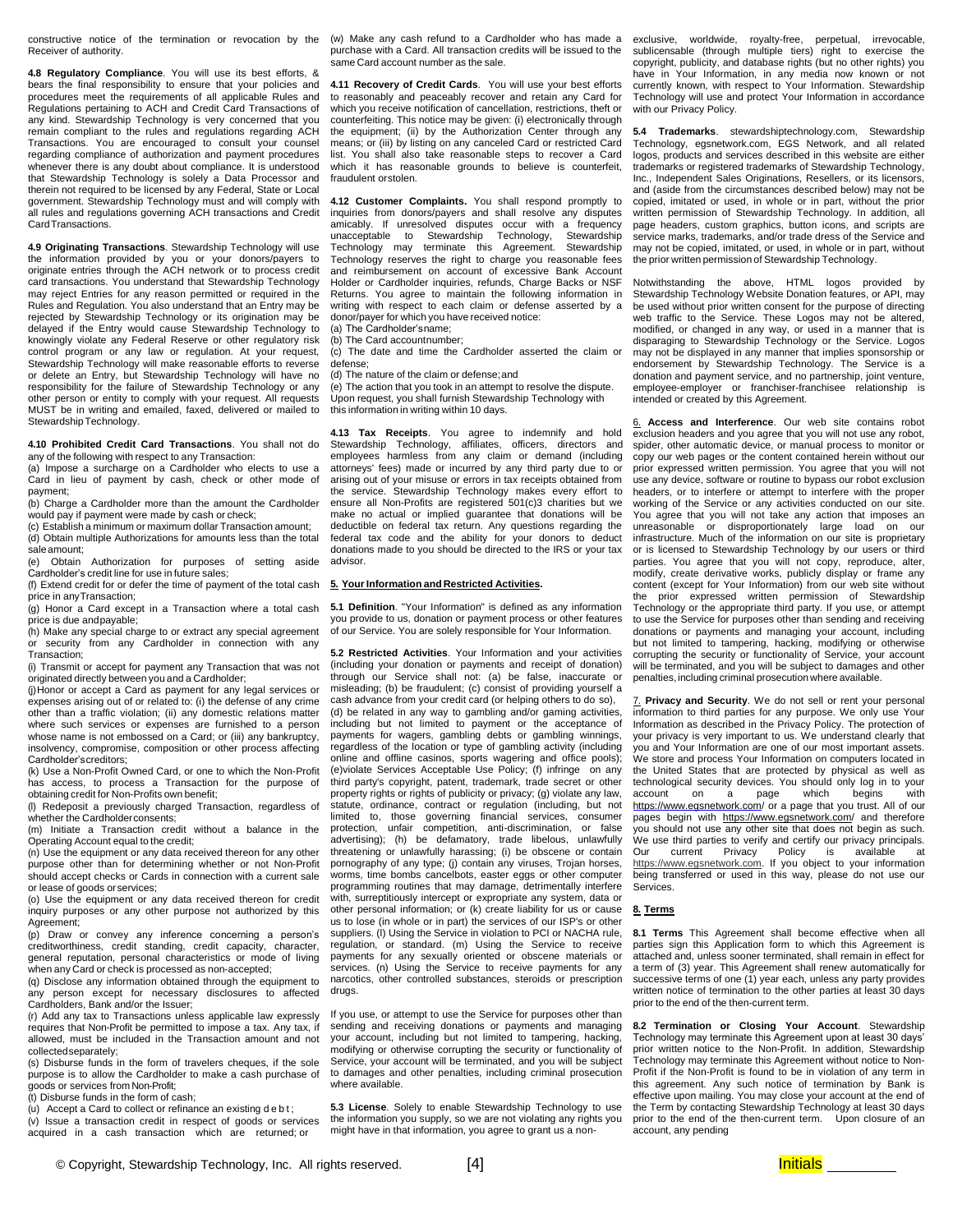transactions will be cancelled. Any funds that we are holding in custody for you at the time of closure, less any applicable fees, will be paid to you by ACH or check at the discretion of Stewardship Technology. Stewardship Technology's authority will remain in full force and effect until either (a) 180 days after Stewardship Technology has received written notification from Non-Profit of the termination of this agreement to provide<br>Stewardship Technology and/or its Designated Service Stewardship Technology and/or its Designated Provider/s reasonable opportunity to act upon any outstanding liabilities; or (b) all obligations of Non-Profit to Stewardship Technology that have arisen under this agreement have been paid in full, including, but not limited to, those obligations described in this agreement. This obligation extends to such entries in said account concerning lease, rental, or purchase agreements for P.O.S. terminals and/or accompanying equipment and/or check processing fees and/or guarantee fees. (c) Wherein a Non-Profit is processing bankcard transactions with Stewardship Technology and request that ACH services also be rendered, this agreement, whether signed or not, is considered legally binding on all parties involved.

You will remain liable for all obligations related to your account even after such account is closed. If you do not access your account for a period of two years, it may be terminated. After the date of termination, we will use the information you provided to try to send you any funds that we are holding in custody for you. If that information is not correct, and we are unable to complete the payment to you, your funds will be subject to applicable state laws regarding escheat of unclaimed property.

9. **Remedies and Stewardship Technology's Right to Collect From You**. Without limiting other remedies, we may update inaccurate or incorrect information you provide to us, contact you by means other than electronically, immediately warn you of your actions, limit funding sources and donation and payments, limit access to an account and any or all of the account's functions, indefinitely suspend or close your account and refuse to provide our Services to you if: (a) you breach this Agreement or the documents it incorporates by reference; (b) we are unable to verify or authenticate any information you provide to us; (c) we believe that your account or activities pose a significant credit or fraud risk to us; (d) we believe that your actions may cause financial loss or legal liability for you, our users or us; or (e) your use of your account is deemed by Stewardship Technology, Visa, MasterCard, American Express or Discover to constitute abuse of the credit card system or a violation of credit card rules, including (without limitation), using the Service to test credit card behaviors. Even if they have been recorded as completed in the Recent Activity or History Transaction Log of your account, transactions are not considered completed until the funds have been charged to the customer's funding source (for payments) or posted to the customer's bank account. In addition, Stewardship Technology reserves the right to hold funds beyond the normal distribution periods for transactions it deems suspicious or for accounts conducting high transaction volumes to ensure integrity of the funds. If we close your account, we will provide you notice and pay you all of the funds held in your account. Additionally, to secure your performance of this Agreement, you grant to Stewardship Technology a lien on and security interest in your account. In addition, you acknowledge that Stewardship Technology may set off against any accounts you own for any obligation you owe Stewardship Technology at any time and for any reason allowed by law. These obligations include both secured and unsecured debts and debts you owe individually or together with someone else. Stewardship Technology may consider this Agreement as your consent to Stewardship Technology's asserting its security interest or exercising its right of setoff should any law require your consent. The rights described in this section are in addition to and apart from any otherrights.

10. **Availability**. While Stewardship Technology makes every effort to maintain a true 24x7x365 service, Stewardship Technology makes no service level warranties to any customer. The maximum remedy for any customer shall not exceed the cost of a single day of service for each day service is unavailable.

11. **Assignability**. You may not transfer any rights or obligations you may have under this Agreement without the prior written consent of Stewardship Technology. Stewardship Technology reserves the right to transfer this Agreement or any right or obligation under this Agreement without your consent.

12. **Legal Compliance**. You shall comply with all applicable U.S. and international laws, statutes, ordinances, regulations, contracts and applicable licenses regarding your use of our Services.

#### **13. Notices**

**13.1 Electronic Communications**. You agree that this Agreement constitutes "a writing signed by You" under any applicable law or regulation. To the fullest extent permitted by applicable law, this Agreement and any other agreements,

notices or other communications regarding your account and/or your use of the Service ("Communications"), may be provided to you electronically and you agree to receive all Communications from Stewardship Technology in electronic form. Electronic Communications may be posted on the pages within the website and/or delivered to your e-mail address. You may print a copy of any Communications and retain it for your records. All Communications in either electronic or paper format will be considered to be in "writing," and to have been received no later than five (5) business days after posting or dissemination, whether or not you have received or retrieved the Communication. Stewardship Technology reserves the right but assumes no obligation to provide Communications in paper format.

**13.2 Credit Report**. You agree that Stewardship Technology may order and review your credit report with the sole purpose of assessing your fitness to hold an account and/or your ability to use the Service or featuresthereof.

**13.3 Procedure**. Except as explicitly stated otherwise, any notices shall be given by postal mail to Stewardship Technology, Inc, P.O Box 987, Mount Vernon, OH 43050 or to our online message center or the email address you provide to Stewardship Technology during the registration process (in your case). Notice shall be deemed given 24 hours after posted or email is sent, unless the sending party is aware that the electronic communication was not received. Alternatively, we may give you notice by mail to the address provided to Stewardship Technology during the registration process. In such case, notice shall be deemed given 3 days after the date of mailing.

14. **Legal Disputes**. In the event a dispute arises between you and Stewardship Technology, our goal is to provide you with a neutral and cost-effective means of resolving the dispute quickly. Accordingly, you and Stewardship Technology agree that any controversy or claim at law or equity that arises out of this Agreement or Stewardship Technologies services ("Claims") shall be resolved in accordance with one of the subsections below, or as otherwise mutually agreed upon in writing by the parties. Before resorting to these alternatives, Stewardship Technology strongly encourages users first to contact Stewardship Technology directly to seek a resolution. Stewardship Technology will consider reasonable requests to resolve the dispute through alternative dispute resolution procedures, such as mediation, as an alternative to litigation.

**14.1 Arbitration**. For any Claim (excluding Claims for injunctive or other equitable relief) where the total amount of the award sought is less than \$10,000.00 USD, you or Stewardship Technology may elect to resolve the dispute through binding arbitration conducted by telephone, on-line, and/or based solely upon written submissions where no in-person appearance is required. In such cases, the arbitration shall be administered by the American Arbitration Association or JAMS, in accordance with their applicable rules, or any other established ADR provider mutually agreed upon by the parties. Any judgment on the award rendered by the arbitrator may be entered in any court having jurisdictionthereof.

**14.2 Court**. Alternatively, any Claim may be adjudicated by a court of competent jurisdiction located in Knox County, Ohio or where the defendant is located (in Stewardship Technologies case, Mount Vernon, Ohio, and in your case, your home address or principal place of business). You and Stewardship Technology agree to submit to the personal jurisdiction of the courts located within the county of Knox, Ohio.

**14.3 Alternative Dispute Resolution**. Stewardship Technology will consider use of other alternative forms of dispute resolution, such as binding arbitration to be held in Knox County, Ohio or another location mutually agreed upon by the parties.

**14.4 Violations of Section 14**. All Claims (excluding requests for injunctive or equitable relief) between the parties must be resolved using the dispute resolution mechanism that is selected in accordance with this Section by the party first to assert a Claim, either through a court filing or commencement of arbitration. Should either party file an action contrary to this Section 14, the other party may recover attorneys' fees and costs up to \$1,000.00 USD, provided that the party seeking the award has notified the other party in writing of the improperly filed Claim, and the other party has failed to withdraw the Claim.

15. **General**. This Agreement is governed by and interpreted under the laws of the state of Ohio, U.S. as such laws are applied to agreements entered into and to be performed entirely within Ohio by Ohio residents. Notwithstanding the foregoing sentence, the Federal Arbitration Act ("FAA"), and all of its rules and procedures, shall govern Section 16 hereof, to the extent that the FAA is inconsistent with Ohio law. We do not guarantee continuous, uninterrupted or secure access to our service, and operation of our site may be interfered with by numerous factors outside of our control. If any provision of this Agreement is held to be invalid or unenforceable, such provision shall be struckand

the remaining provisions shall be enforced. You agree that this Agreement and all incorporated agreements may be automatically assigned by Stewardship Technology, in our sole discretion, to a third party in the event of a merger or acquisition. Headings are for reference purposes only and in no way, define, limit, construe or describe the scope or extent of such section. Our failure to act with respect to a breach by you or others does not waive our right to act with respect to subsequent or similar breaches. This Agreement and the documents it incorporates set forth the entire understanding between us with respect to the subject matter hereof. Sections (3) Fees, (2.4) Release, (8) Access and Interference, (2.6) Limitation of Liability, (2.7) Indemnity, and (16) Legal Disputes shall survive any termination or expiration of thisAgreement.

16. **Amendments to this Agreement**. From time to time we may amend this Agreement as follows:

**16.1 Amendment to Cards and/or Services**. Stewardship Technology may amend or delete Cards or Services listed in *Exhibit A* by notifying you in writing of any such amendment. All provisions of this Agreement shall apply to Cards or Services added to this Agreement. Stewardship Technology shall notify you of the fees to be charged for processing the additional Cards and Services. Continued use of the Service after Stewardship Technology has sent you notice of an amendment shall constitute your agreement to the amendment and the fees or charges related to these additions.

**16.2 Amendment to Fees and Charges**. From time to time, Stewardship Technology may change all rates, fees and charges set forth on *Exhibit A*. Stewardship Technology will provide written notice to you of all such amendments. All new rates, fees and charges will become effective for the month immediately following the month in which the notice appeared on the Non-Profit Statement that is available online or was sent by mail.

**16.3 Amendments to all other Provisions**. Stewardship Technology may amend this Agreement in any manner other than as described in Section 16.1 or 16.2 above simply by providing written notice of such amendment to you, and such amendment shall become effective on the latter of: (i) the date on which such written notice is received by you; or (ii) a date specified by Stewardship Technology in such written notice.

17. **Disclosures**. The Services are offered by Stewardship Technology Inc., located at P.O Box 987, Mount Vernon, OH 43050. If you are an Ohio resident, you may have this same information emailed to you by sending a letter to the address above with your email address and a request for this information.

#### *ACCEPTED USE*

This Accepted Use Policy has been enacted by Stewardship Technology to identify acceptable and unacceptable uses of the Service. This Accepted Use Policy is part of the User Agreement; therefore, by using the Service you accept and agree to be bound to this policy. Stewardship Technology reserves the right to revise the Accepted Use Policy at any time. Services provided by Stewardship Technology may not be used for any unacceptable or illegal activity. Stewardship Technology reserves the right to take preventative or corrective actions to protect itself and its users. Engaging in any unacceptable or illegal activities will result in the termination of your account, funds involved in the unacceptable or illegal activity may be forfeited by the user, and the user will not be eligible for refunds of fees paid to use the service. Users who have violated the Accepted Use Policy are not permitted to create a new account of any kind.

Any dispute as to the enforcement of this policy by Stewardship Technology may be made directly to Stewardship Technology in writing and mailed to Stewardship Technology, Inc, Attn: Accepted Use Policy Dispute, P.O Box 987, Mount Vernon, OH 43050. To report any unacceptable or illegal activity that violates the Accepted Use Policy, email support@stewardshiptechnology.com.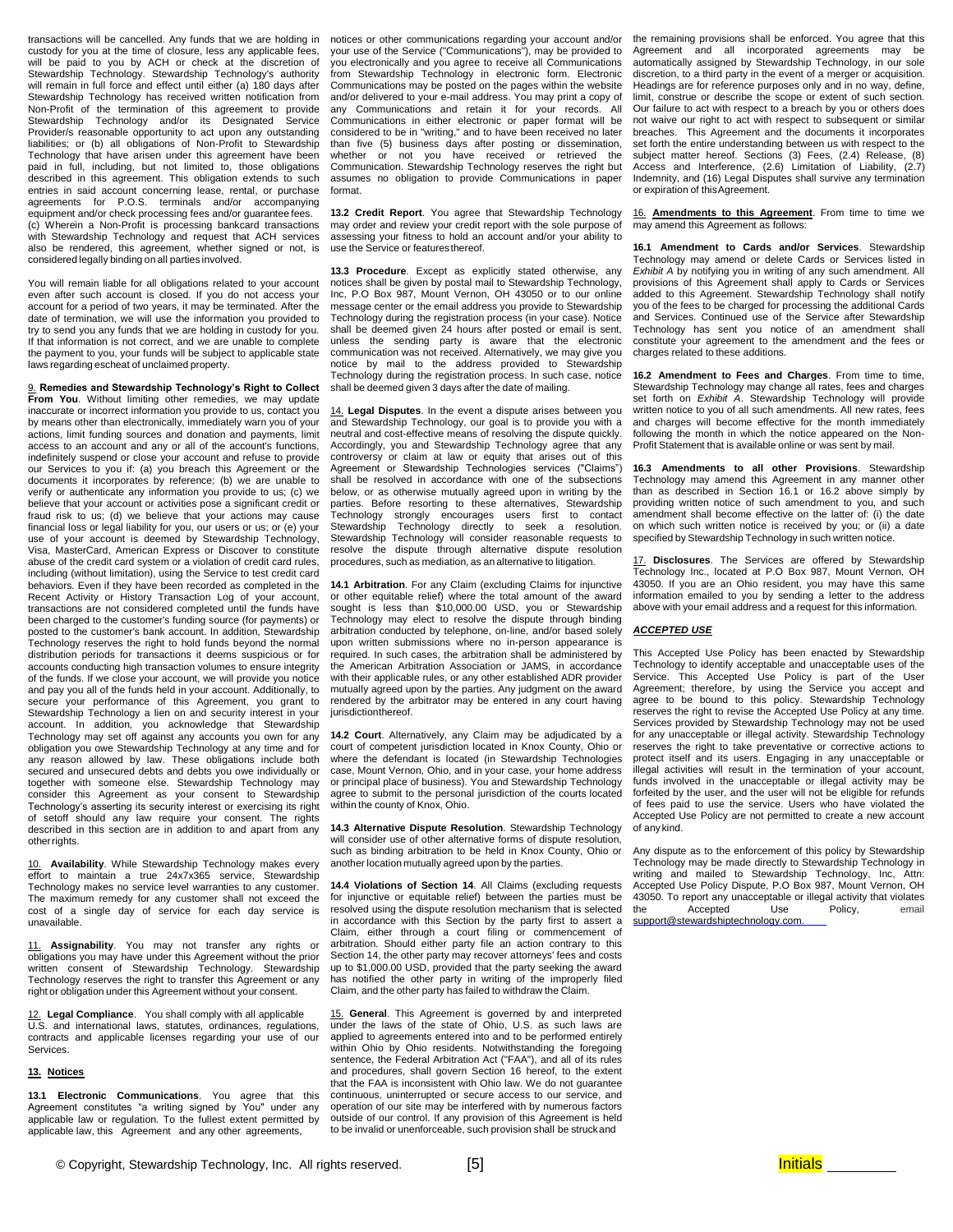## SIGNATURE PAGE

### **Non-Profit Merchant Application Acceptance**

By executing this Non-Profit Merchant Application ("Agreement") on behalf of the Non-Profit, the undersigned individual(s): (i) represent(s) and warrant(s) that all information contained in<br>this Agreement is true, correct Agreement and make and provide the acknowledgements, authorizations and agreements set forth below, both on behalf of the Non-Profit and individually; (ii) acknowledge(s) that the information contained in this Agreement is provided for the purpose of obtaining, or maintaining a Non-Profit Merchant Account with STEWARDSHIP TECHNOLOGY, INC on behalf of the Non-Profit; (iii) authorize STEWARDSHIP TECHNOLOGY to investigate the credit of the Non-Profit and each person listed on this Agreement; and (iv) agree, on behalf of the Non-Profit<br>and in the event this Agreement is accept Schedule.

### **Agreement Acceptance**

By signing below, the parties acknowledge they have read and agree to the terms of the Agreement. If the non-profit organization is a corporation, its proper Corporate Officers must sign.<br>This Agreement may be signed by on

| Non-profit Organization: |                              |                                  | <b>Stewardship Technology, Inc</b>                                                                                                                                                                                             |       |  |
|--------------------------|------------------------------|----------------------------------|--------------------------------------------------------------------------------------------------------------------------------------------------------------------------------------------------------------------------------|-------|--|
| <b>Principal 1:</b>      | (Signature of Officer/Owner) | <b>Date: Date: Contract 2006</b> |                                                                                                                                                                                                                                | Date: |  |
| Principal 2:             | (Signature of Officer/Owner) | Date: ________________________   | Name and Title: The contract of the contract of the contract of the contract of the contract of the contract of the contract of the contract of the contract of the contract of the contract of the contract of the contract o |       |  |
|                          |                              |                                  |                                                                                                                                                                                                                                |       |  |
|                          |                              |                                  |                                                                                                                                                                                                                                |       |  |